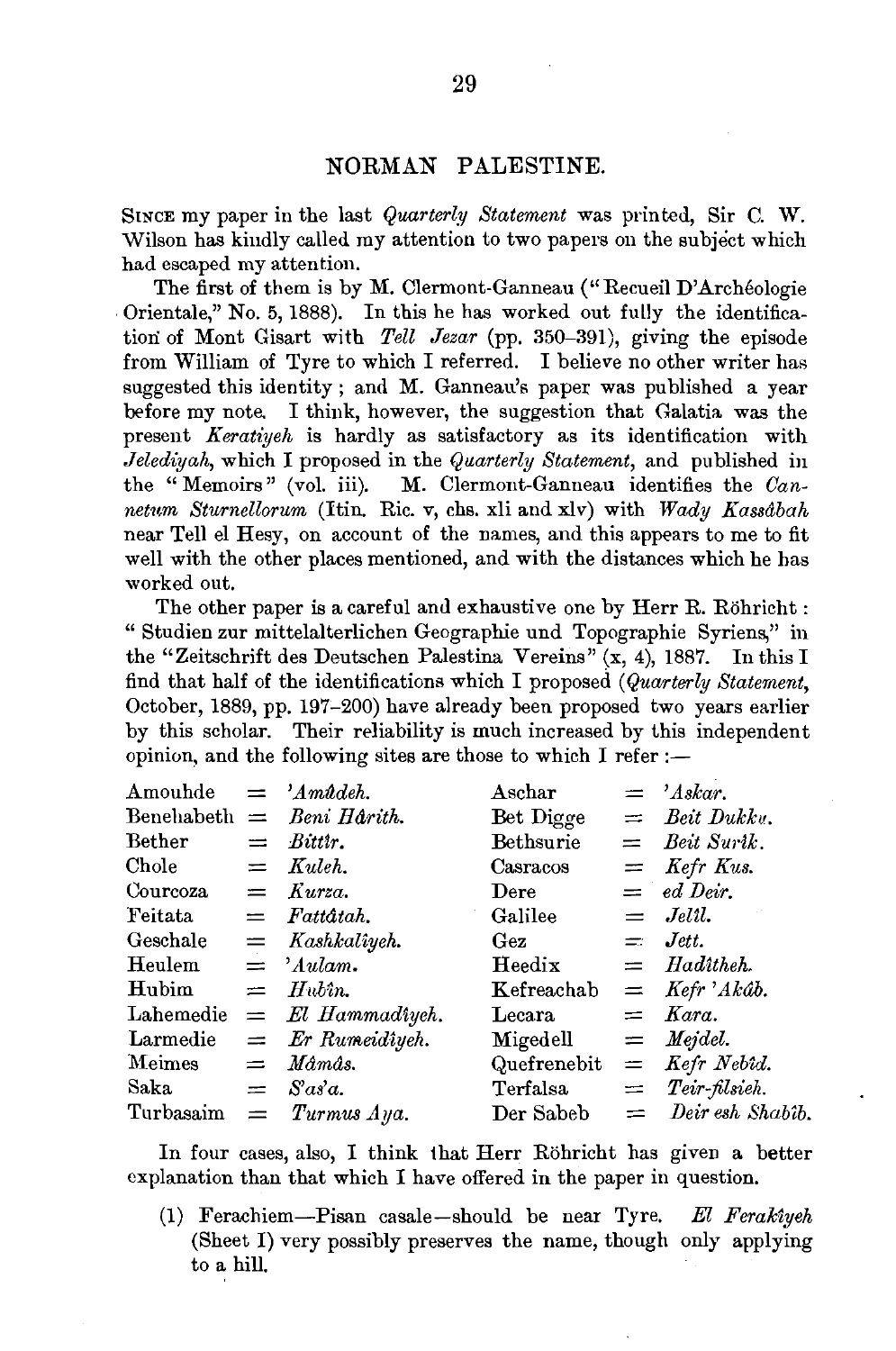- 12) J erraz. A casale of St. Mary of J ehosaphat, may be *Jerush*  (S.W. of Jerusalem) (Sheet XVII).
- (3) Saarethe. A casale of the Hospitallers, may be the ruin *Sh'areta*  (Sheet XX).
- (4) Subahiet. A casale of the Holy Sepulchre Church, may be the ruin Subhah, south of Jerusalem (Sheet XVII).

Herr Röhricht's paper is a careful and valuable discussion of the subject, and fairly exhaustive. He has used the P. E. F. Map and Memoirs (which were unknown to M. Rey), and has treated of 600 out of the 700 places of which the names are mentioned in documents of the Crusading period. He goes over the same lists previously studied by Prutz, Rey, and other scholars, and accepts their results in 240 cases, to which I may add 12 in which his identifications are the same given in the P. E. F. Memoirs, which (as far as I know) were not fixed before 1882-3. In about 85 cases (including those above noted) his identification appears to be a new one and satisfactory. In a very few instances he has been misled, by want of acquaintance with the ground, into suggestions which are not tenable ; and in some cases I think the suggestions of his predecessors are better than those which he advocates. I propose to add about 40 more sites to those mentioned in my former paper, and this leaves only 200 places, for most of which different suggestions have been made, but which, on account of corrupt copying of the MSS., and from the meagre indications of position, remain doubtful. It will thus be seen that Herr Röhricht's paper is a substantial contribution to the subject.

The following are the cases where his new proposals seem to me to be evidently correct : -

### *Casales of the Holy Sepulchre Church.*

- I. Salome, near Bireh, *Salamiyeh* (Sheet XVII).
- 2. Beitumen, *Beitunia,* better than *B. Anun* (Sheet XVII).

## *Casales of St. Nary of Jehosaphat.*

- 3. Bethsan, *Beit Shenna* (Sheet XVII).
- 4. Dargeboam, *Deir el Okbân* (Sheet XIV).

### *Ccuales of Abbey of St. &on.*

# 5. Dersoeth (not the one in Galilee), *Deir es Sadan* (Sheet XIV).

6. Messaria, near Tyre, *Nezr'ah* (Sheet II).

## *Casales of the Church of Bethlehem.*

7. Phaghor, *Kh Faghar* (Sheet XVII).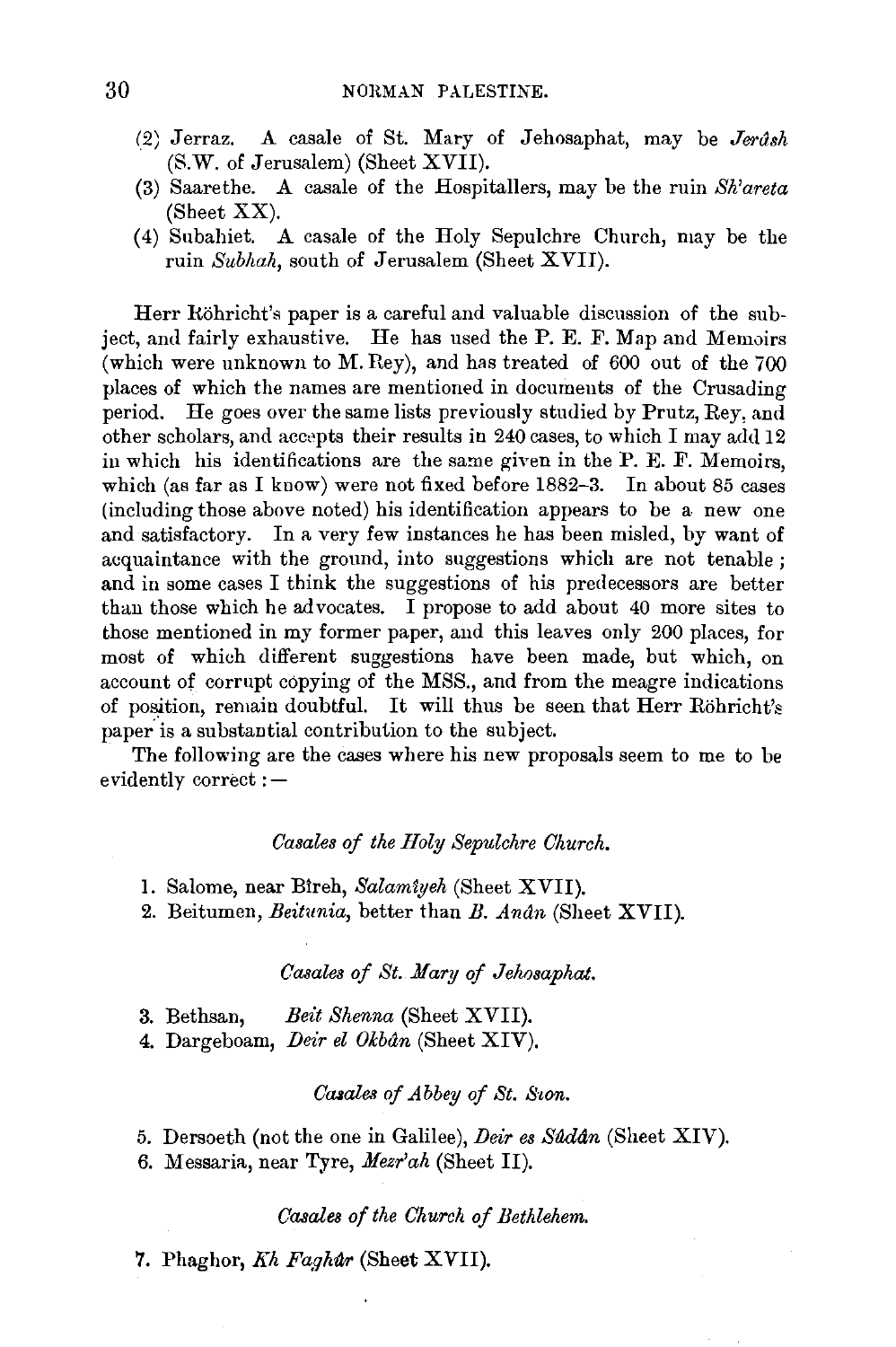# Casales of the Abbey of Tabor.

| 8. Senbra      | Sinn en Nábra (Sheet VI).     |
|----------------|-------------------------------|
| 9. Cafartamara | Tumrah (Sheet V or Sheet IX). |
| 10. Casta      | Kastah (Sheet VI).            |
| 11. Noriz      | <i>Nuris</i> (Sheet $IX$ )    |
| 12. Capharkeme | Kefr Kama (Sheet VI).         |
|                |                               |

# Casales of the Knights Hospitallers.

| 13. Coquebel    | Kaukabah (Sheet XX).                         |
|-----------------|----------------------------------------------|
| 14. Camsa       | Kemas (Sheet XX).                            |
| 15. Beze        | Bezzeh (Sheet XVI).                          |
| 16. Deir Nachar | Deir Nakhkhas (Sheet XX).                    |
|                 | 17. Terra Malvarum? Khobbeizeh (Sheet VIII). |
| 18. Artais      | <i>Irtah</i> (Sheet XI).                     |
| 19. Damor       | ed Damůn (Sheet V) from position.            |
| 20. Cafriasim   | Kefr Yastf (Sheet III).                      |
| 21. Cafresur    | Kefr Sib (Sheet XI) from position.           |
| 22. Socque      | Shuweikeh (Sheet XI).                        |
| 23. Turrearme   | Tul Keram (Sheet XI) from position.          |
| 24. Theris      | <i>Tireh</i> (Sheet IX).                     |
| 25. Losserim    | $Sirin$ (Sheet IX).                          |
| 26. Torciaffe   | Teir Harfa (Sheet III).                      |
| 27. Theyre      | Tireh (Sheet IV).                            |
| 28. Teira       | <i>Tireh</i> (Sheet XI).                     |
| 29. Bethiben    | Beit Iba (Sheet XI).                         |
|                 |                                              |

# Cusales of the Teutonic Knights.

| 30. Der Henne | Deir Hanna (Sheet IV).  |
|---------------|-------------------------|
| 31. Seebeique | Shubeikeh (Sheet III).  |
| 32. Jashon    | $J$ athûn (Sheet III).  |
| 33. Danehyle  | Fasl Dâniâl (Sheet IV). |
| 34. Clil      | Iklil (Sheet III).      |
| 35. Delaha    | Delúta (Sheet IV).      |
| 36. Quabrique | Abrikha (Sheet II).     |
|               |                         |

# Casales of the Pisans.

| 37. Elfarachie  | Feraktyeh (Sheet I).         |
|-----------------|------------------------------|
| 38. Talobie     | Tarâbieh (Sheet I).          |
| 39. Aithiti     | $'$ <i>A it (Sheet II).</i>  |
| 40. Ainebedelle | 'Ain Abu Abdallah (Sheet I). |
| 41. Dordegaye   | Deir Dughiya (Sheet II).     |
| 42. Darzibine   | Teir Zinbeh (Sheet II).      |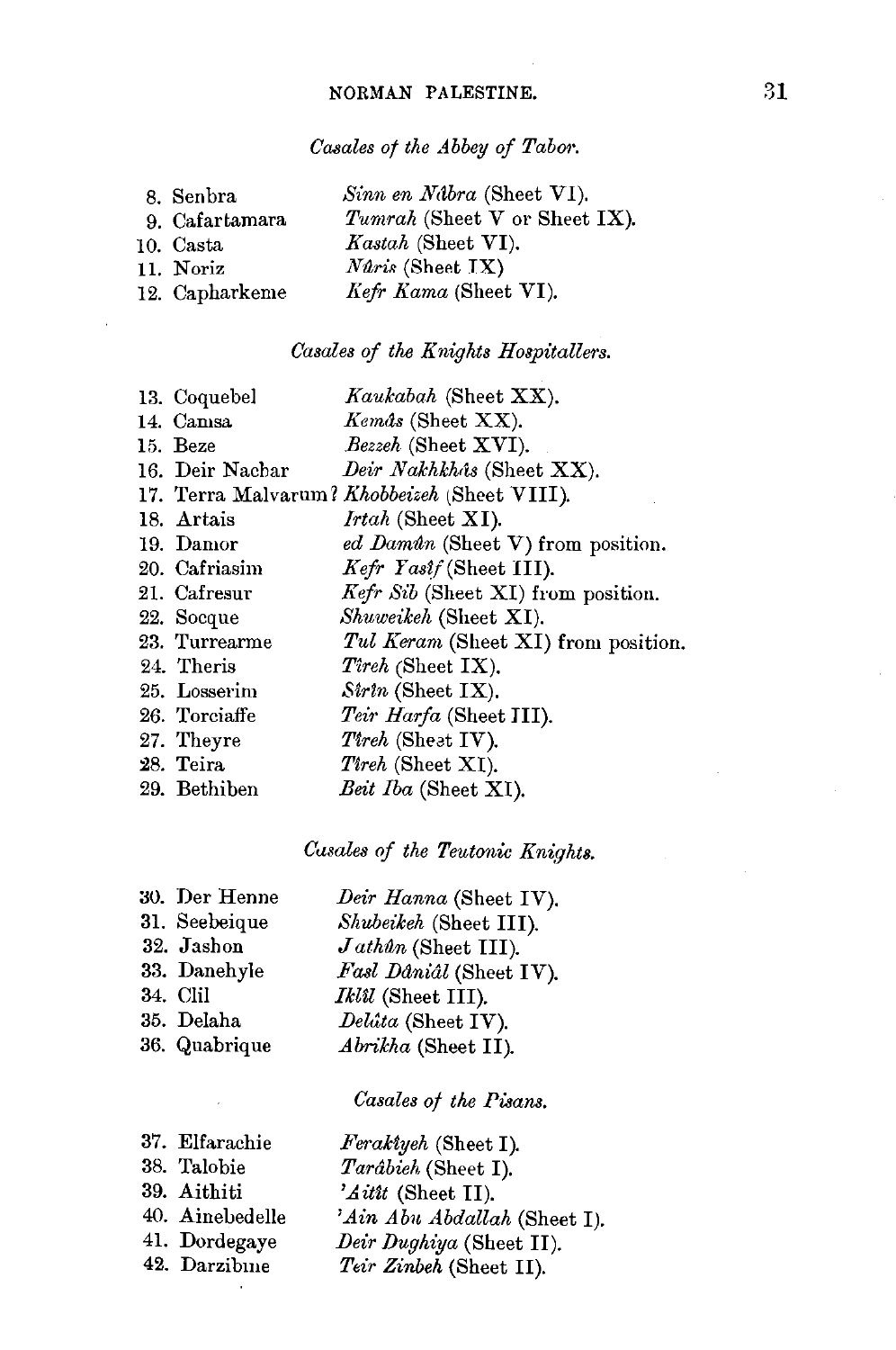*Casales of the Venetians.* 

| 43. Homeire    | $H$ umeireh (Sheet II).    |
|----------------|----------------------------|
| 44. Lahaya     | Tell el Haiyeh (Sheet II). |
| 45. Szorcoorum | Shaghûri (Sheet II).       |
| 46. Lahemedie  | el Hammâdîyeh (Sheet I).   |
| 47. Lanahemine | el Hantyeh (Sheet I).      |
| 48. Tyrdube    | Teir Dubbeh (Sheet I).     |
| 49. Brochey    | Berûkhei (Sheet II).       |
| 50. Lagariddie | Jårûdîyeh (Sheet I).       |

It will be seen from this list that Herr Rohricht, by aid of the P. E. F. Map, has added materially to M. Rey's results, especially in elucidating the possessions of the Hospital of St. John in the plains and of the Italian Republics, in the vicinity of Tyre, and in Upper Galilee.

The remarks which follow may be of use to those who are interested in the subject of Crusading Palestine ; and though venturing sometimes to disagree with those who have specially studied the question, I wish to be understood fully to appreciate the careful work of M. Rey and of Herr Rohricht.

*Casales of the Holy Sepulchre.* 

(From the H.S. Cartulary.)

There were 70 villages given by the kings and barons at various times to this church in the 12th century. They lay mainly between Jerusalem and Nâblus and in the hills north of the latter town. The majority are well known places, as noted in the "Memoirs."

The following may require a few words of notice.

1. *Betheflori* is, I think, probably *Beit Furtk* (Sheet XII), it lay in the Nablus territory, not *Beit Far* (Rohricht).

2. *Derxerip* may be *Deir Sheraf* (Sheet X), as Herr Röhricht proposes, but I think, perhaps, *Deir Tureif* (Sheet XIV) agrees better for position.

3. *Castrum Feniculi* is *Fnneitir* according to Rohricht (Sheet VIII). If the word means "fennel" I think it may be sought near Haifa, in the TV ddy *esh Shomarlyeh* ("Valley of Fennel") on the north slope of Carmel (Sheet V).

4. *Bubil* or *Bubin* may be *'Abwein,* as suggested by Rohricht (Sheet XIV), but the initial letter is the gutteral.

5. *Subahiet,* other possible sites are *Soba* (Sheet XVII), and *'Ain Subieh* (Sheet XVII).

6. *Urniet* or *Uniet* might be *el Beituni* (Sheet XVII), it is a very doubtful site.

Ŷ.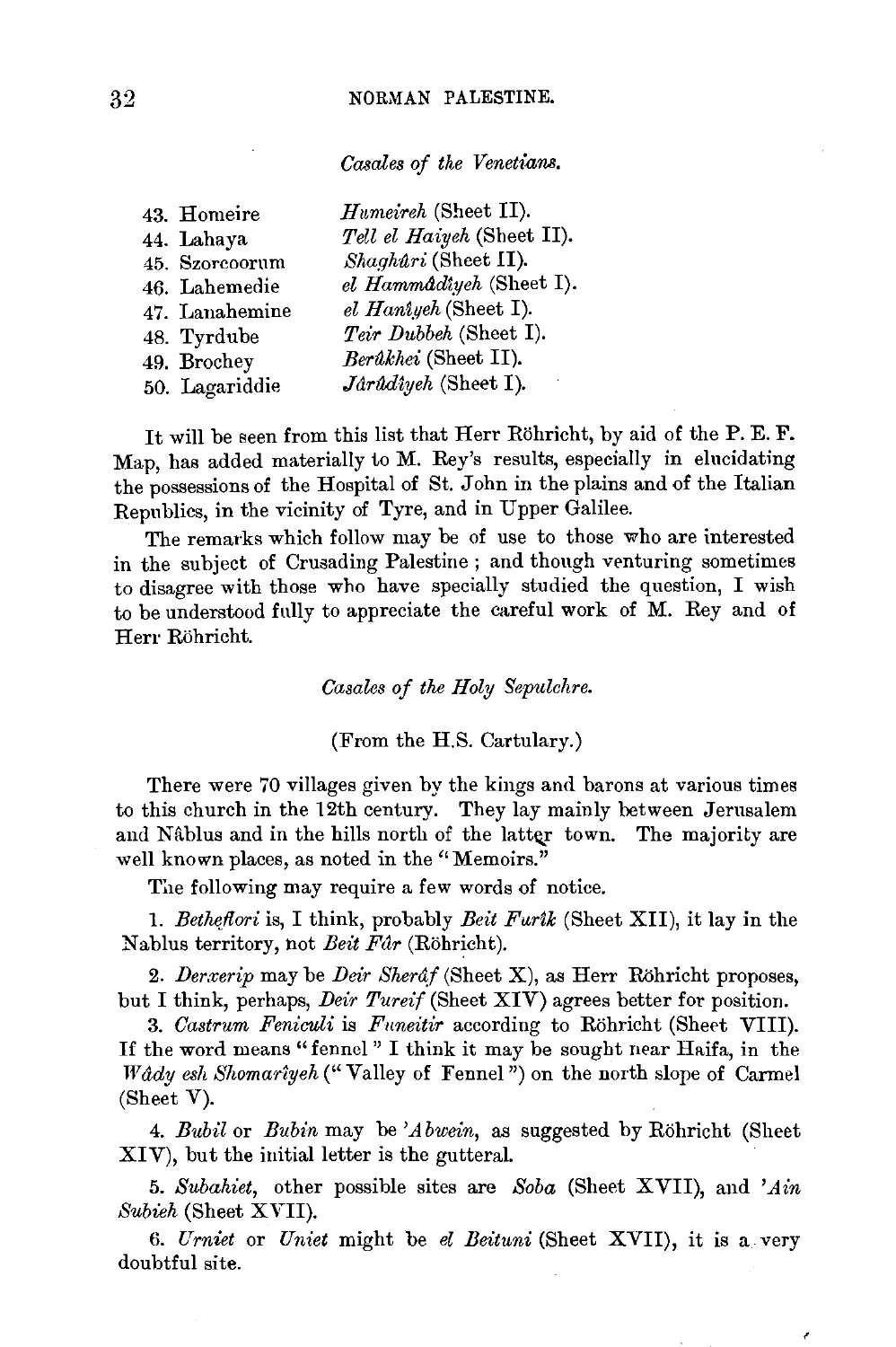7. Zenu and Zenum, the proposed site at Zanu'a, is not impossible, but is rather far from the other places.

8. *Helmule.* I think *Almit* preferable to *Malhah* or *el*'Ammur proposed by Rohricht (all on Sheet XVII).

9. *Beitelamus,* Herr Rohricht follows Rey, but the site is doubtful geographically. *'AinBeit Tulma* is worth consideration (Sheet XVII).

10. *Barimeta* or *Barineta* cannot well be *B'ir el Mutih*. I think rather that the ruin *Meita* near Bireh (Sheet XVII) or *BornAlt,* a. ruin on Sheet XIV, is to be understood.

11. *Benehatie.* Rohricht proposes *Beni Hasan,* a district name. I would suggest *Kefr 'Attya* or *Kefr Hatta* (Sheets XV and XIV).

12. *Ragabam* is, I think, clearly *Rajtb* (Sheet XIV), and *Roma, el 'Ormeh* (Sheet XIV).

13. *Sapharoria* seems to me best placed at *Kefr Urieh* (Sheet XVII). Iu Fellah dialect *Chefr* or *Shefr* = *Kefr.* 

14. *Gith* is somewhat doubtful, but I think *Jett* (Sheet XI) is better than *Beit Jtz.* 

15. *Thora* may be *Tlreh,* near Bethhoron (Sheet XIV).

16. *Deirfres,* perhaps *Abu Fureij* (Sheet XVII).

17. *La Palmeree (cf.* Cartulary, Nos. 127, 128, 144) was near Haifa., mentioned with *civitatis veteris* (" *Haifa el 'Attkah* "). Probably the palm grove near Haifa, on the banks of the Kishon, is intended. There are very few palm groves in Palestine, and it must always have been a marked feature of the place.

18. *La Forest* appears to me to be the Forest of Assur (Itin. Ric. iv, eh. xvi), the existing oak wood near *Umm Sar* (Sheet X) not *Sindianeh,*  " the oak " (Röhricht).

19. *Buifles* or *Casale Bubalorum,* I see no special reason for connecting with *Umm el Jemal.* The site which I recently proposed at *Bablan*  (Sheet VIII) is quite possible topographically.

*Casales of St. Mary of Jehosaphat.* 

(Bull of Alexander IV, 30th January, 1255.)

This church which held the supposed tomb of the Virgin, possessed 4B villages in different parts of Palestine, many being well-known places. The following are worth notice  $:$   $-$ 

20. *Serra,* probably *Surra* (Sheet XI) or *Kh. Sarra* (Sheet XV).

21. *Beith Bezim* I believe to be *Beit Bezzin* (Sheet XI).

22. *Casrielme* seems to have been near Tiberias, and if so, can hardly be *'Alma* as proposed by Rohricht. It seems to be the Arabic •W1 \_r:; (*Kasr el Ma*-) or "Water tower" probably on the shores of the lake.

23. *Lichorat* may have been near Tyre, I am disposed to think at El *Ku1·eih* (Sheet I).

*c*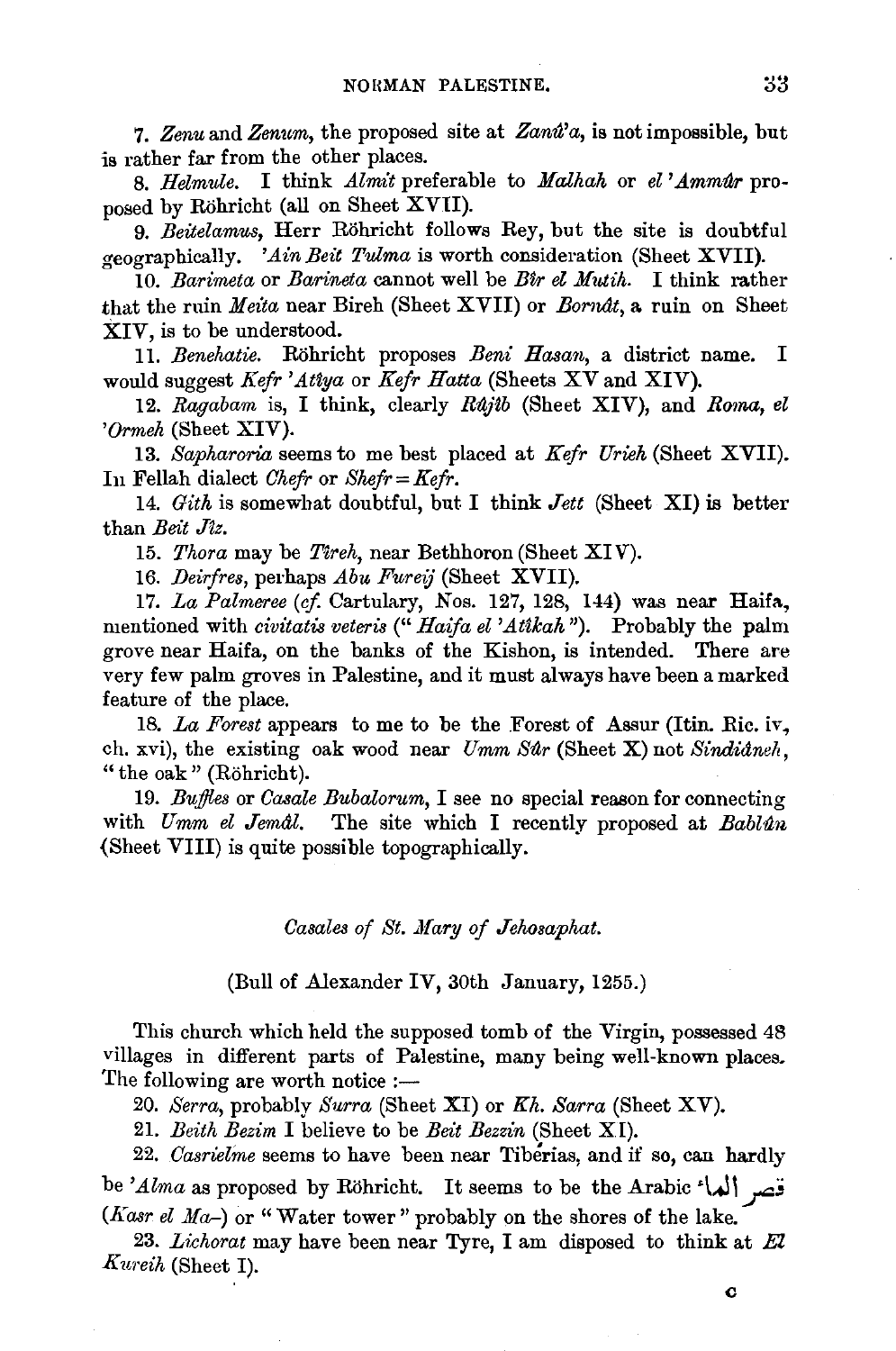*Casales of the Abbey of St. Sion.* 

(Bull of Alexander Ill, 1179.)

This church, the present Nebi Dâûd at Jerusalem, held in western Palestine, 28 villages including several well-known places.

24. *Faro fronte* might be for Fara Fonte "the spring of Fara." In this case it would be the *'Ain Fdrdh* with ruins near Michmash (Sheet XVII).

25. *Gul* seems more probably to be *Kuleh* (Sheet XIV) than *Juleijil.* 

26. *Gerable* may be *Jurbeh* as proposed by Rohricht, or perhaps· *Jerâbeh* (Sheet XVII), near Yalo.

27. *Caforana* seems to me to be one of the two sites (Sheets XIII, XIV) called *Kefr 'Ana* rather than *Kejrein.* 

*Casales of the Church of Bethlehmn.* 

# (Bull of Gregory IX, 1227 A.D. Clement IV, 1266 A.D.)

The church of the Nativity owned 40 villages, which are difficult to identify, as the transcription of the native names seems to be very incorrect.

28. *St. George* was apparently *el Khudr,* near Bethlehem, as suggested by Rohricht. The same place is mentioned by John Poloner in 1422' ("Memoirs " iii, p. 26).

29. *Quercus.* I think the Quercus Abraham, or Abraham's oak, near Hebron, may be intended.

30. *Archas* seems to me to be the Arecha of Marino Sanuto, 1322, A.D., which, as his map shows, was the Bible Archi (Josh. xvi, 2), now'Ain' Arik ("Memoirs " iii, p. 7).

31. *Bethamar.* There seems no reason to doubt Rey's identification with *Beit Ummdr*, a site of known antiquity. *Beit T'âmir* proposed by Röhricht is named from the T'âmirah tribe, and is probably a modern title.

32. *Cadicherius,* whatever this means it seems doubtful if *Btr Kadismu*  can have any connection. The latter is only a roadside well near Mar Elias, where tradition says the Magi saw the star.

*Casales of the Abbey of Tabor.* 

(Bull of Paschal II, 29th July, 1103 A.D.)

This was one of the first abbeys to be endowed. It owned 34 villages in Lower Galilee, especially round Mount Tabor, as well as 22 beyond Jordan, or in the Jordan Valley.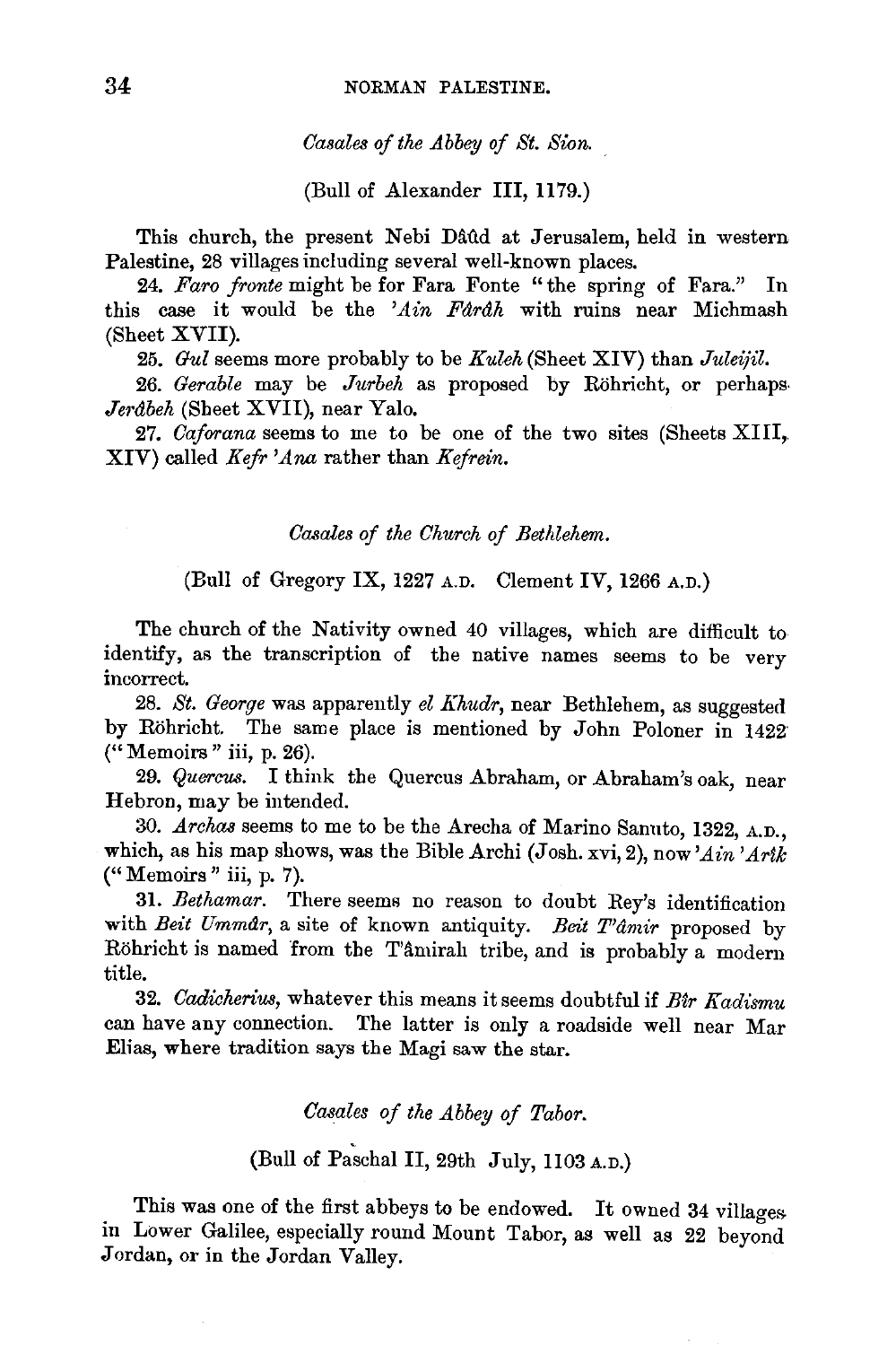33. *JJesurchain,* an unknown place. Herr Rohricht suggests *JJdr Swrsuk,*  but he will see from the "Memoirs" (i, p. 145) that this name applies to a modern house. It is named after the Beyrout banker Sursuk, and has no connection with any ancient site.

#### *Casales of the Knights Hospitallers.*

### (Paoli, 1781).

The possessions of this great order were obtained by purchase from the Barons. They were widely spread, but, especially in the 13th century, they owned the best lands in the maritime plains and western foot hills. Altogether we have the names of 182 of their villages in Western Palestine.

34. *Betharas* seems to me clearly to be *Beit er Rush* (Sheet XX), Herr Röhricht says (p. 239) "Bet dārās, written on the English map Bet Durdis." The English map is correct. Beit Derâs is a well known place (Sheet X VI), but the ruin near Gaza is called Beit Durdis, not only on the P. E. F. Map, but on the older map of Robinson.

35. *El Roheib* is perhaps *er Ruheibeh* south of Beersheba.

36. *Tamarin*, a hill, is perhaps the village of *Tumrah* (Sheet XIX).

37. Moitana or Montana, I have proposed to find at *el Muteiven* (Sheet XIV).

38. *Loie.* I do not understand why this should be placed as far north as 'Ajja. It seems to have been near to Sileh, and Rey connects it with *Neby Lauîn* (Sheet XI).

39. *Cajarsalem* is more probably *Selmeh* (Sheet XIII), than *Kefr Sa.* 

40. *Caphet* seems unlikely to be *Sefartn* as proposed by Rohricht, *Keffa* (Sheet XI) seems preferable.

41. *Maresco*, "the Marsh" near Cæsarea, is probably to be sought on the Crocodile River.

42. *Chola (Kuleh)* was near Mirabel, which points to the site for that castle proposed in the "Memoirs."

43. *Tmtr Range,* near Caco, there seems no reason to doubt, was *Burj el A tilt,* as proposed by Rey ("Memoirs" ii, p. 178).

44. Daidonis, at *Tell ed Dodehan* (Sheet VIII), as proposed by Rey, seems probable.

45. *Saphet* in the Acre region may be *Shefeiya* (Sheet Ill).

46. *Casale dou Carebliers.* If Herr Rohricht is right in connecting this with a hill called *el Kharrabah* by Boha ed Din, 16 kilometres from Acre, and 12 from Haifa, yet it is not necessary to suppose that it is "not on the English map." The distances would roughly agree with *el Khureibeh* on Mount Carmel.

47. Jheure may be the *Jherio* of Rey, and seems probably to be *J'aarah* (Sheet VIII).

48-9. *Romette* and *Rome* seem hardly to be the same place, both being

c 2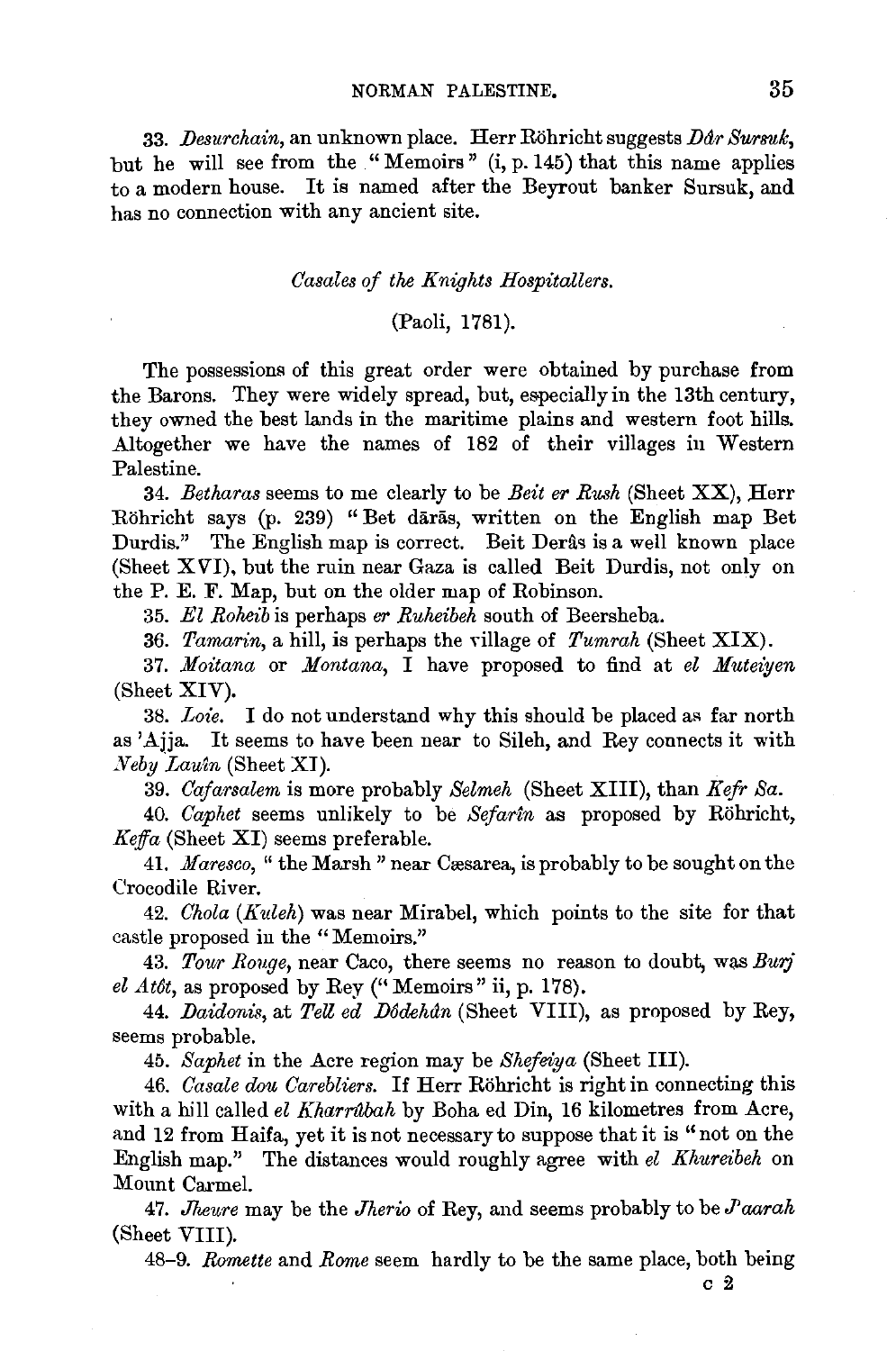in the same list. Rey proposes *Rummdneh* (Sheet VI) for the first. The other is well known as Roma (Rumeh) not far off.

50. *Lacomedie.* It is not satisfactory to seek for such a name at a Muslem chapel (Sheikh Kaddûm) as proposed by Röhricht. The place was situated between the lake of Tiberias and La Petite Palmerée and had rights of fishing in the lake and mills fed by a stream. This seems clearly to point to *Khurbet el Kaneitr1yeh* north of Tiberias. The little Palmerée was no doubt near the shore where there are a few palms still. The mills were near the lake, no doubt at the 'Ain Fullyeh (cf.  $\alpha$  Memoirs" i, p. 374). Sir C. W. Wilson remarked "two of the sources are surrounded by walls as at the Tabghah spring apparently to feed a mill" *(cf* "Recov. Jer.," p. 359).

51. *.Assera.* Perhaps the best site for this is not 'Asireh, which is too far south, but *Sireh* near Nein (Sheet IX). The place *Sh'arah,* south of Safed, proposed by Rohricht, is too far north.

52. *Cafran* was near the last, probably *Kefrah* (Sheet IX). Kefr 'Anân is too far away to be probable.

*Casales of the Teutonic Order.* 

### (13th century, Prutz 1877.)

Many of these places occur in the precediug lists, as owned in the 12th century, before the loss of Jerusalem. The sites lie in Upper Galilee, and near the sea coast between Acre and Tyre, and 98 names in all are given by Prutz, in his work on the Order, 1877. Many are easily recognised, but a few may be suggested as below:-

53 . *.Aguille* or *Laguille* appears to be *El '.Ajliydt* (Sheet Ill) rather than *Julis* (Rey versus Röhricht).

54. *Mezerah.* Herr Rohricht proposes *El Mishr'a,* near Haifa (Sheet V. j, i). This word means " the drinking place," and applies to a small spring in a ravine. It is not the name of any village or ruin, and is in the wrong region. There seems no real objection to identifying the site in question with *Mezrah* (Sheet Ill).

55. *Miscalim*, in Upper Galilee. Röhricht suggests Maskane, southwest of Hattin (Sheet VI). The position would, however, point to *Muslakhit* (o. n.). Such inversions are not unknown in the Fellah nomenclature.

56. *La Tyre* appears to me to be *Pater* (Sheet IV).

57. *La Quiebre.* No reason is given by Rohricht for discarding *el Kabr.y* (Sheet Ill).

58. *Lanoye*, as mentioned in "Syrian Stone Lore," 1887, seems to me to be *El Yanûh* (Sheet III).

59. *Gabatye* seems to be a distinct place from El Gabcie *(el Ghabs1yeh,* Sheet Ill). If so, the best site is probably *el Ghabbati*  (Sheet IV).